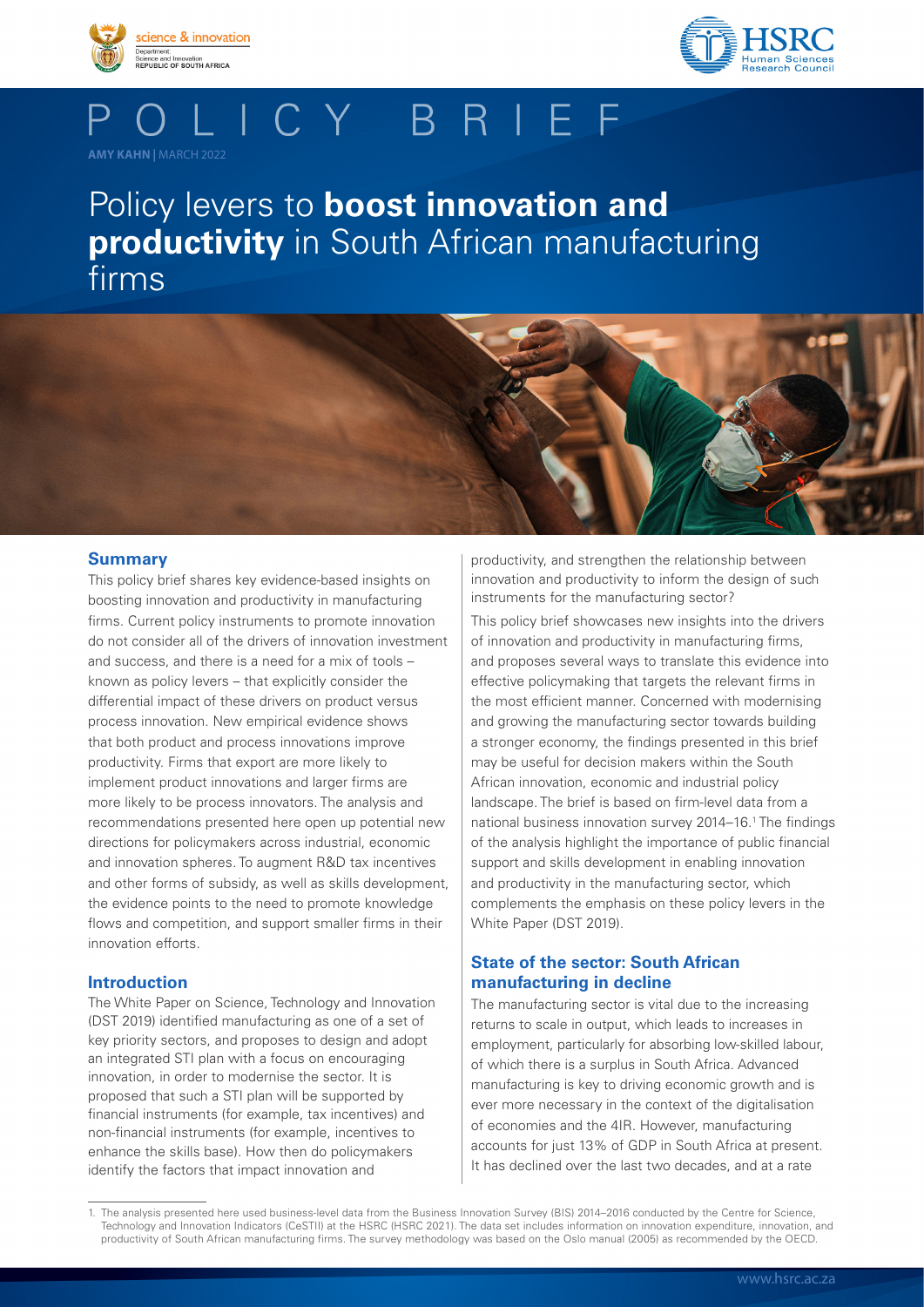faster than the decline in other BRICS countries (Kreuser & Newman 2018). Sectoral productivity is low compared to international standards, and South Africa lags behind other emerging market countries in terms of technological progress (Steenkamp et al. 2018). Despite the South African manufacturing sector's key potential role in driving economic and inclusive growth, there is a distinct lack of research and understanding on how innovation affects productivity.

## **Intensity of investment in innovation: key factors for manufacturing firms**

'Technological innovations' comprise new products and processes and significant technological changes of products and processes (OECD 2013). 'Productivity' is the amount of turnover generated by one employee, such that:

*Productivity of a firm in a specific year = (total turnover in the year) / (total number of employees in the year)*

The effects of the two types of technological innovation on productivity are expected to operate quite differently. In brief:

- Product innovations are expected to have a more direct effect on turnover. An increase in the sale of products means that the same number of employees will generate a higher level of turnover.
- Process innovations are expected to have a more direct effect on number of employees. New or improved work processes means that fewer employees may be required to generate the same level of turnover.

innovation investment.

innovations increase productivity, and what are the drivers But is there evidence that both product and process of product and process innovations, and the implications for policy formulation?

Data from 259 manufacturing firms interviewed about their innovation efforts and innovation success for the period 2014–2016 were analysed. Their product and process innovation rates are displayed in Figure 1. At least one product or process innovation was achieved within the timeframe by 74% of the firms surveyed, with most of them having achieved both. Three key questions were investigated, as described in Table 1.

#### **Figure 1: Technological innovation rates (2014–2016)**



Several factors were found to be significant to explain a firm's: (1) innovation expenditure per employee, (2) innovation success, and (3) productivity.

| (1) What enables manufacturing firms<br>to spend more on technological<br>innovation?                                                                                                                                                                                                                                                | (2) What determines implementation<br>of technological innovation by<br>manufacturing businesses?                                                                                                                                                                                                                       | (3) What determines productivity in<br>the manufacturing sector?                                                                                                                                                                                                                                                             |
|--------------------------------------------------------------------------------------------------------------------------------------------------------------------------------------------------------------------------------------------------------------------------------------------------------------------------------------|-------------------------------------------------------------------------------------------------------------------------------------------------------------------------------------------------------------------------------------------------------------------------------------------------------------------------|------------------------------------------------------------------------------------------------------------------------------------------------------------------------------------------------------------------------------------------------------------------------------------------------------------------------------|
| Public financial support:<br>• Firms that received public financial<br>support invested almost 80% more on<br>innovation (per employee) compared<br>with firms that did not receive support.<br>Skills:<br>• Firms with higher proportions of<br>employees with a degree or diploma<br>had higher rates of innovation<br>investment. | Innovation intensity:<br>• Firms with higher amounts of innovation<br>expenditure were more likely to be<br>product or process innovators.<br>Exports:<br>• Firms that export were more likely to be<br>product innovators.<br>Firm size:<br>• Firms with higher numbers of employees<br>were more likely to be process | Product innovation:<br>• Product innovations had a positive<br>effect on productivity.<br>Process innovation:<br>• Process innovations had a positive<br>effect on productivity.<br>Innovation investment intensity:<br>• There was a positive effect of overall<br>technological innovation expenditure on<br>productivity. |
| Cooperation:<br>• Firms that cooperated with other<br>firms or institutions had higher rates of<br>innovation investment.<br>Mergers and acquisitions:<br>. Firms that merged with or took over<br>another enterprise had higher rates of                                                                                            | innovators.                                                                                                                                                                                                                                                                                                             | Firm size:<br>• Firms with higher numbers of<br>employees were less productive.<br>Physical capital:<br>• Firms with more physical capital were<br>more productive.                                                                                                                                                          |

## **Table 1: Factors explaining a firm's innovation intensity, innovation success, and productivity**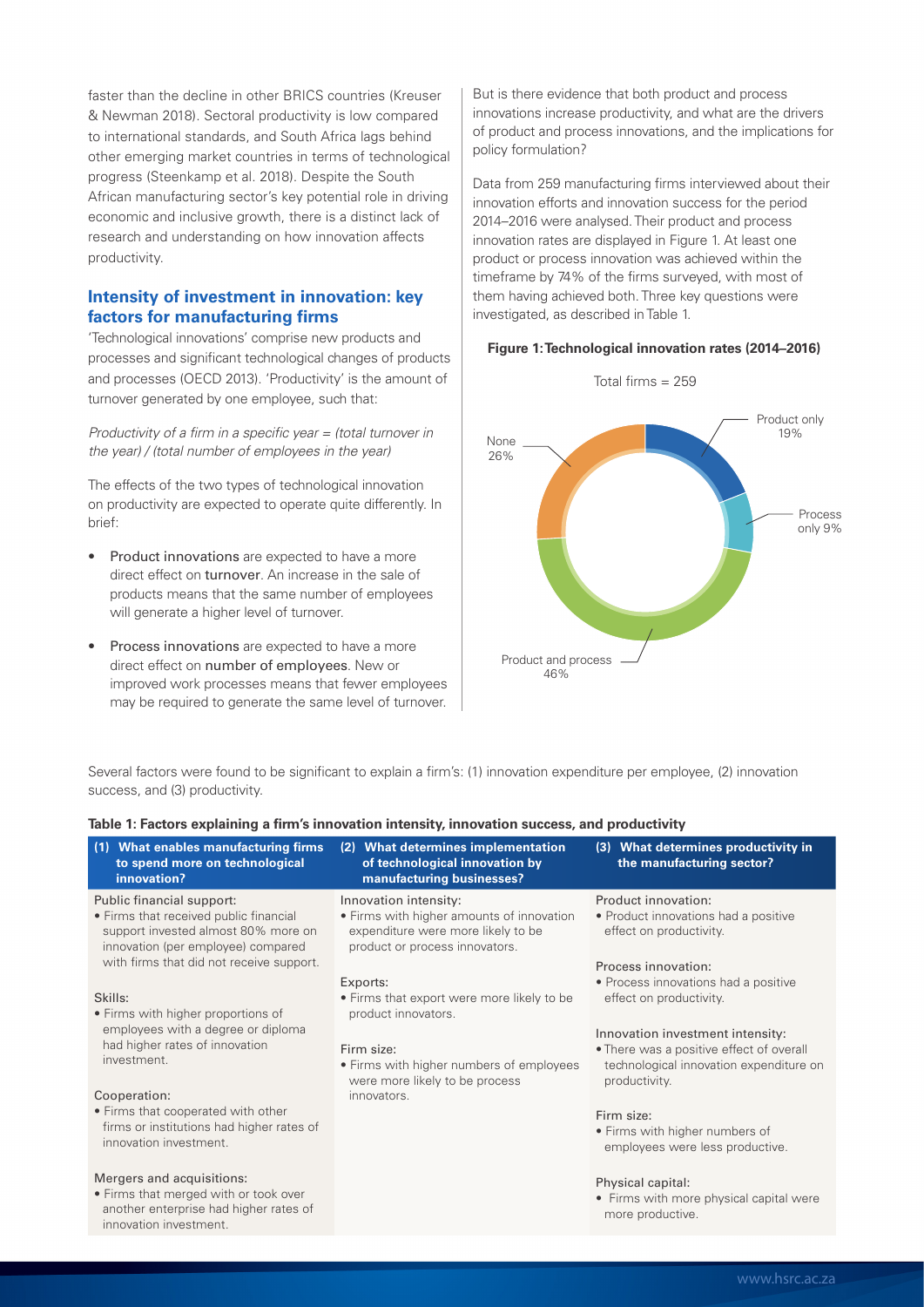www.marce.com/www.hsrc.ac.za/newsleave-taxes-taxes with the constructive capital, or tax incentives), higher proportions public financial support (in the form of grants, loans, equity finance, venture capital, or tax incen The firms that had higher rates of innovation investment had a distinctive set of innovation features: they had received of employees with a degree or diploma, cooperated with other firms or institutions in their innovation efforts, and merged with or took over another enterprise.

These firms with higher amounts of innovation investment were more likely to be product or process innovators. Other firm attributes were also associated with the two different types of innovation implementation: firms that exported their goods or services were more likely to achieve product innovations, while firms with larger numbers of employees were more likely to achieve process innovations.

## **Effects of innovation on productivity**

Both product and process innovations, as well as higher rates of innovation investment, resulted in higher productivity levels. There were also other firm characteristics that affected productivity: firms with larger numbers of employees were less productive, while firms with more physical capital were more productive.

Figure 2 illustrates these results. The flow diagram shows a linear process whereby a higher level of innovation intensity leads to higher propensities towards product and process innovations which, in turn, impact on productivity. Both product and process innovations lead to higher levels of productivity. Alongside this process, other factors (represented in the dark blue boxes, including public financial support, proportion of degree-educated employees, cooperation, acquisitions and mergers, exports, firm size, and physical capital) impact on innovation intensity, technological innovation achievement and productivity.



#### **Figure 2: Links between innovation intensity, innovation and productivity**

## **Policy implications**

Firm-level evidence, presented in this brief, reinforces the current policy focus on government financial support and skills development to stimulate firm level investment in innovation. The evidence also shows that there are other factors that impact on firm level innovation. For this reason, sectoral policy options may need to be reconsidered to boost innovation and productivity. How can we design more effective policy instruments to enhance innovation and, in turn, productivity in the manufacturing sector? The empirical evidence points to a set of specific and differentiated policy levers that may assist in promoting and growing innovation and productivity in manufacturing firms.